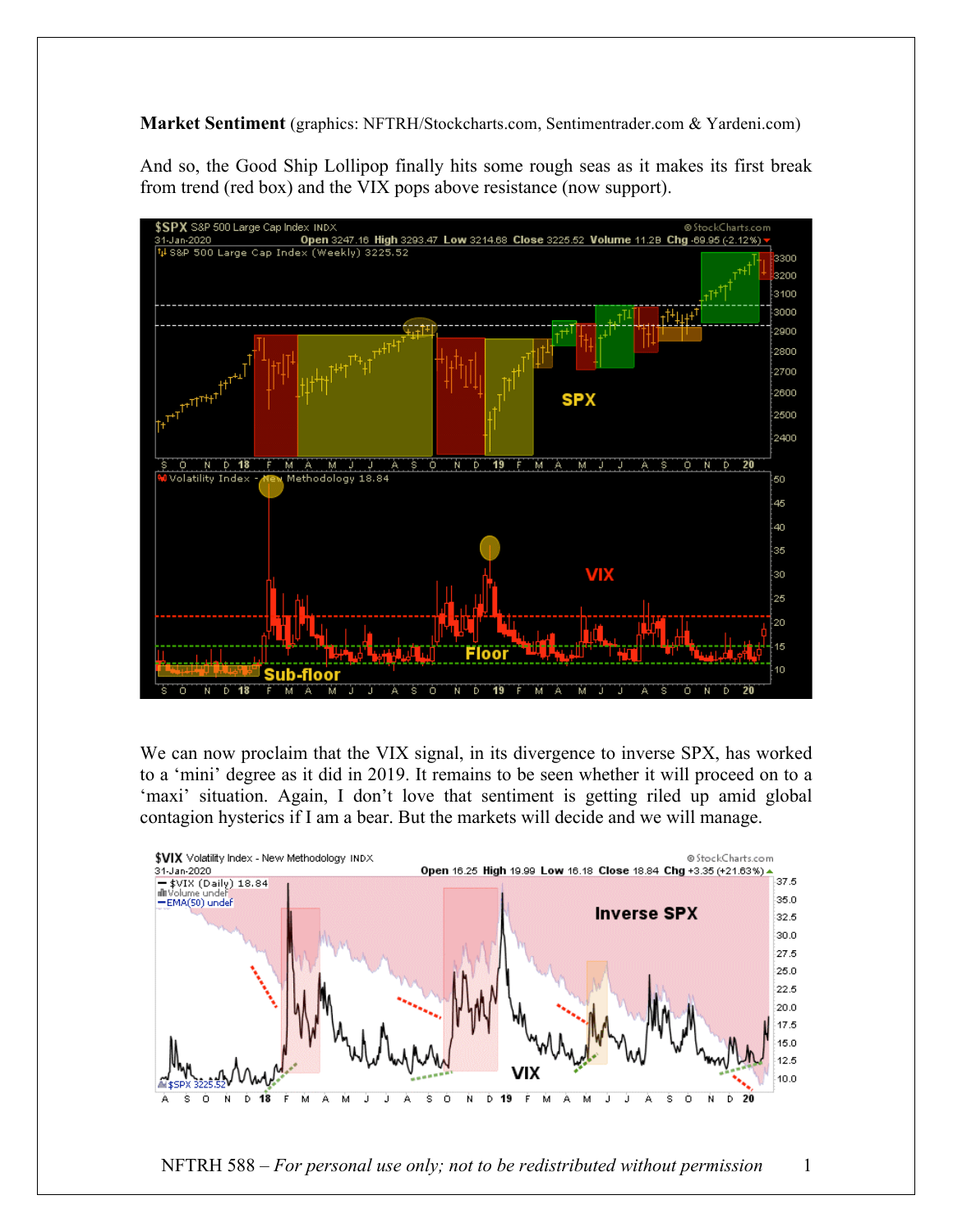Here is the simple daily view of the VIX. It has cleared the traffic area at the SMA 200 and is set free to do what it will on the upside. But let's be clear that counterintuitive as it sounds, a spiking VIX very often implies less market risk, not more. Risk was very high when VIX was stapled to the floor.



Equity Put/Call ratio's weekly EMA 10 is turning up much like it did after the January 2018 sentiment blow off. But the key here is to establish a trend and thus far it is just a spike. It's worthy of respect for the bear view, but let's tap the breaks on full frontal Armageddon for now, shall we?

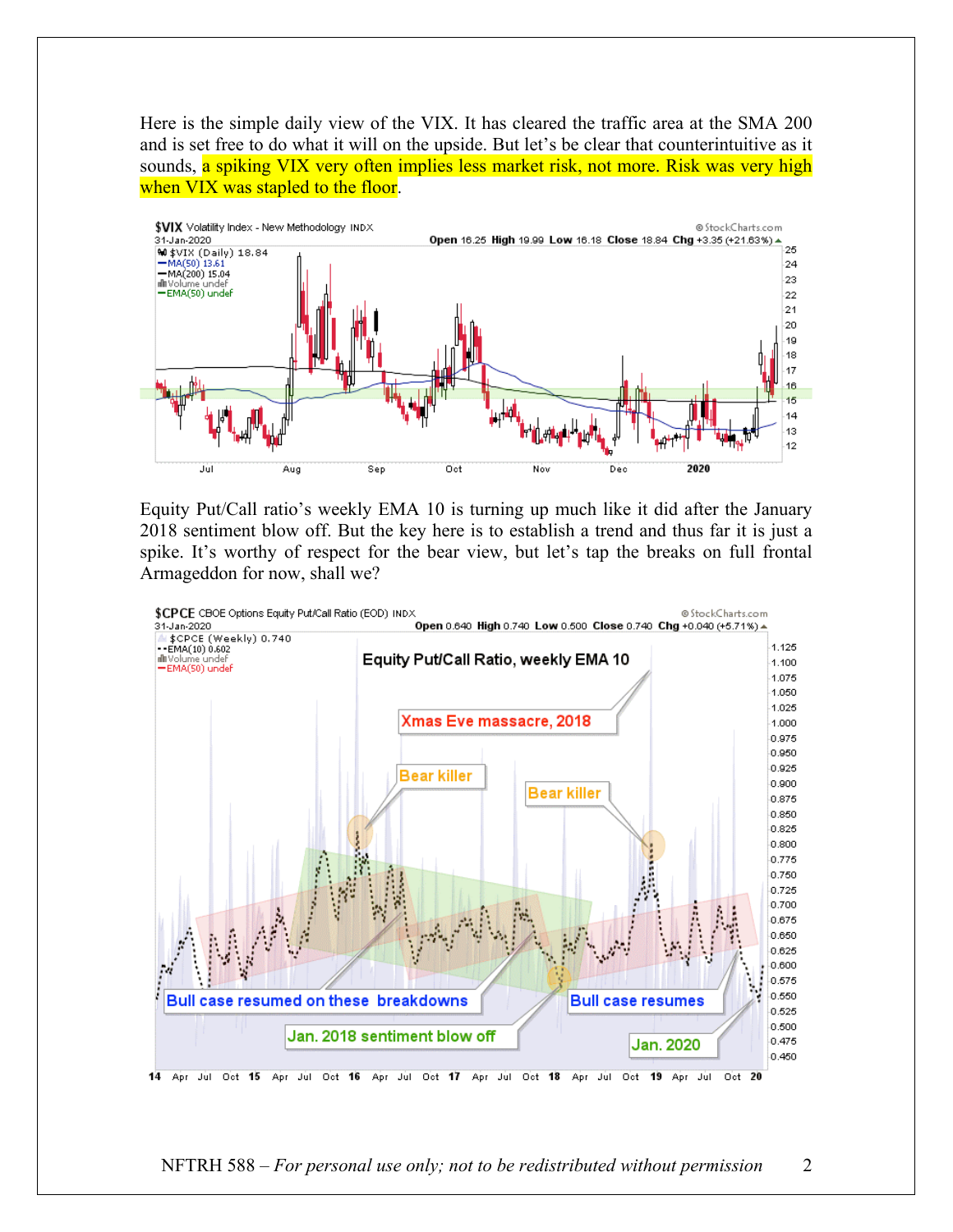After we noted active investment managers' over bullish positioning and risk signals therein last week, the NAAIM (graphic from naaim.org) did what it usually does and began retreating from the top that it had signaled.



Risk profiles according to Sentimentrader.



NFTRH 588 – *For personal use only; not to be redistributed without permission* 3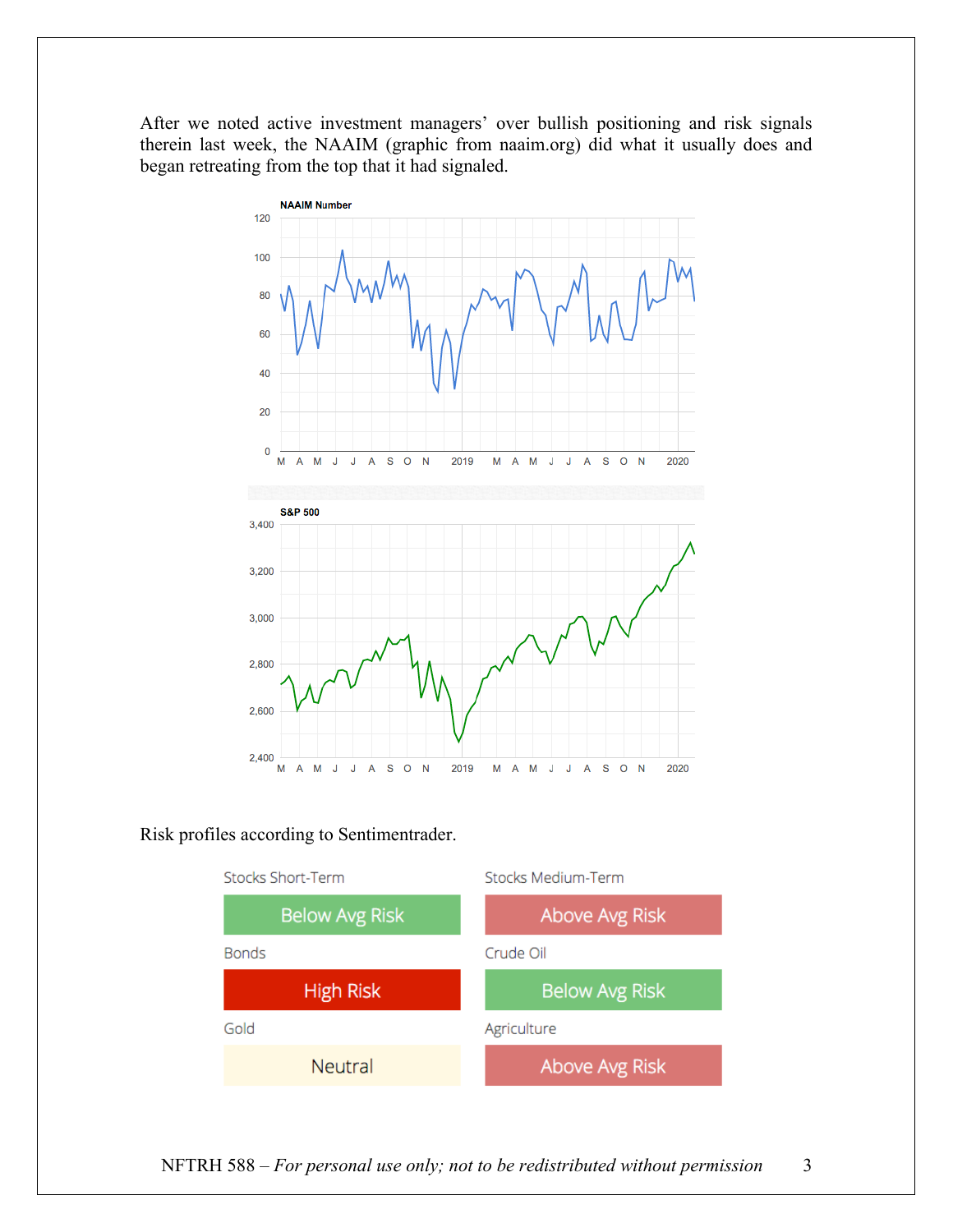Smart & Dumb money indicators are on their way to fixing the market's sentiment profile. If it's a maxi correction there would be much further to go. If it's mini, we could see just a bit more closing of these sentiment jaws.



Extremes in Optimism and Pessimism are also being addressed in fine fashion.

This view as well says maybe just a bit more pain (there is that bearish engulfing candle on the NDX implying another day or two of red, after all) if the correction is a 'mini' one instead of a major one. But let's respect all possibilities.